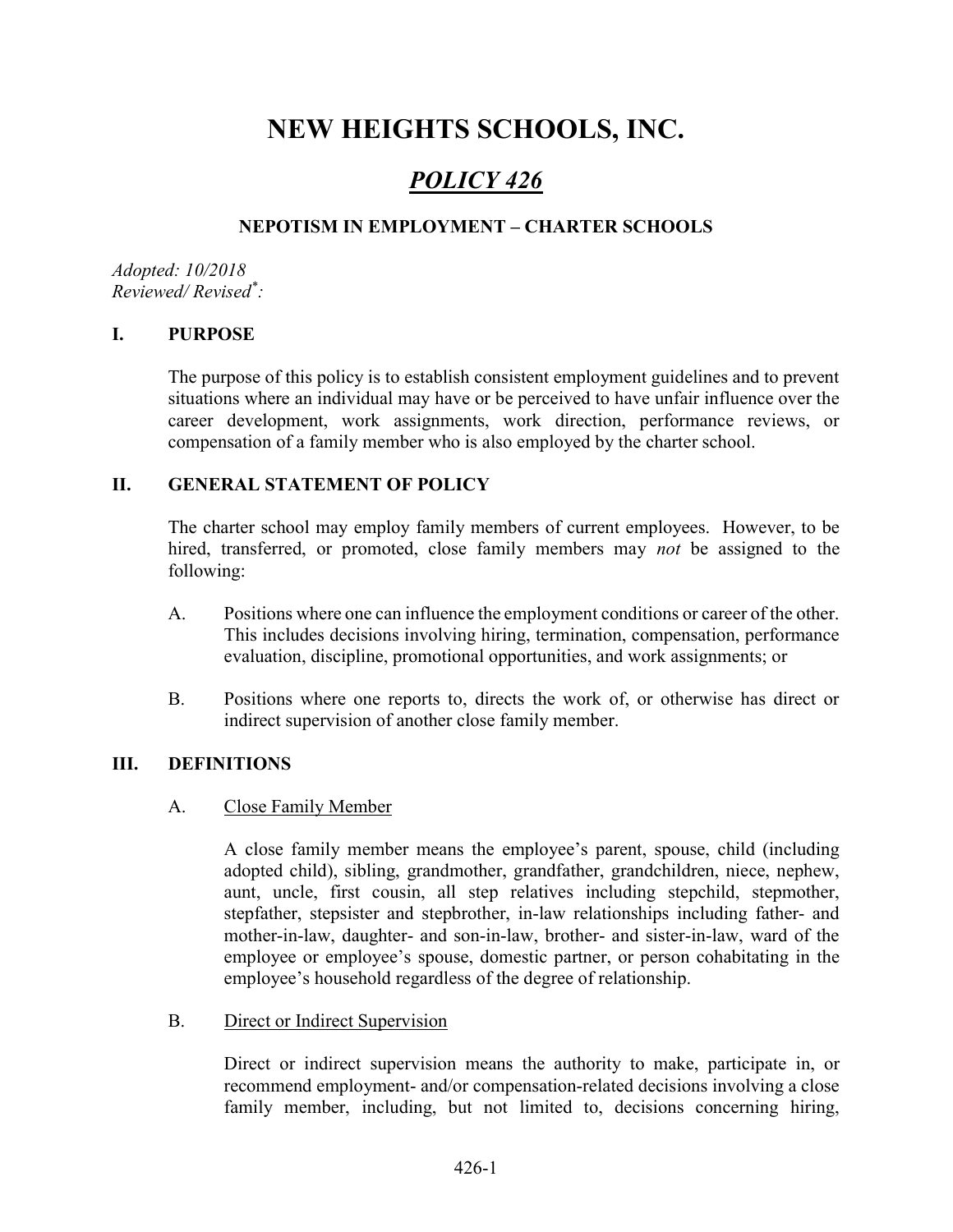promotion, transfer, discipline, termination, salary, evaluation, grievance resolution, or other similar personnel actions.

#### IV. APPLICATION TO BOARD MEMBERS

Board members are not considered to have direct or indirect supervision except in situations when they are called upon to act specifically on matters of employment status or compensation for an applicant or employee. In such cases, board members shall abstain from the action when a close family member is involved.

#### V. EXCEPTIONS; SPECIAL CIRCUMSTANCES

In exceptional circumstances, a direct or indirect supervision relationship may exist between employees who are close family members. Such circumstances may be necessitated by factors such as the unique qualifications or responsibilities of the individuals involved, the lack of other available appropriate supervisory personnel, or whether the position for which the close family member is being considered is temporary in nature. Any exception must be reviewed and approved in writing by the charter school's principal. Any direct or indirect supervision relationship approved by the principal shall be reported to the board of directors. All employment decisions affecting the subordinate employee, including, but not limited to, selection, hiring, discipline, performance review, compensation, or leave, must be assigned to other supervisory personnel or, if no other supervisory personnel exist, to the charter school's board of directors. Exceptions involving the charter school's principal and a close family member of the principal shall be approved in writing by the charter school's board of directors.

## VI. ADDRESSING EXISTING CONFLICTS AND CHANGES IN RELATONSHIP BETWEEN EMPLOYEES

Any charter school employee involved in a direct or indirect supervision relationship with a close family member that existed *prior to* the original approval date of this policy or that arises *after* the adoption of this policy shall promptly notify the charter school's principal of such relationship. The principal shall make suitable arrangements for the transfer of one of the employees, assignment of a different supervisor, or a determination that an exception is necessary under Section V. of this policy. Any direct or indirect supervision relationship approved by the principal under Section V. shall be reported to the board of directors. The principal shall promptly notify the charter school's board of directors of any direct or indirect supervision relationship which arises concerning a close family member of the principal. All such direct or indirect supervision relationships involving the principal shall be resolved by the board of directors in accordance with this policy.

## VII. COMPLIANCE WITH EQUAL OPPORTUNITY AND DISCRIMINATION LAWS

Nothing in this policy shall be construed as discouraging the employment of close family members for positions that do not involve direct or indirect supervision. Nothing in this policy shall be construed to otherwise limit the employment opportunities of any person employed by the charter school.